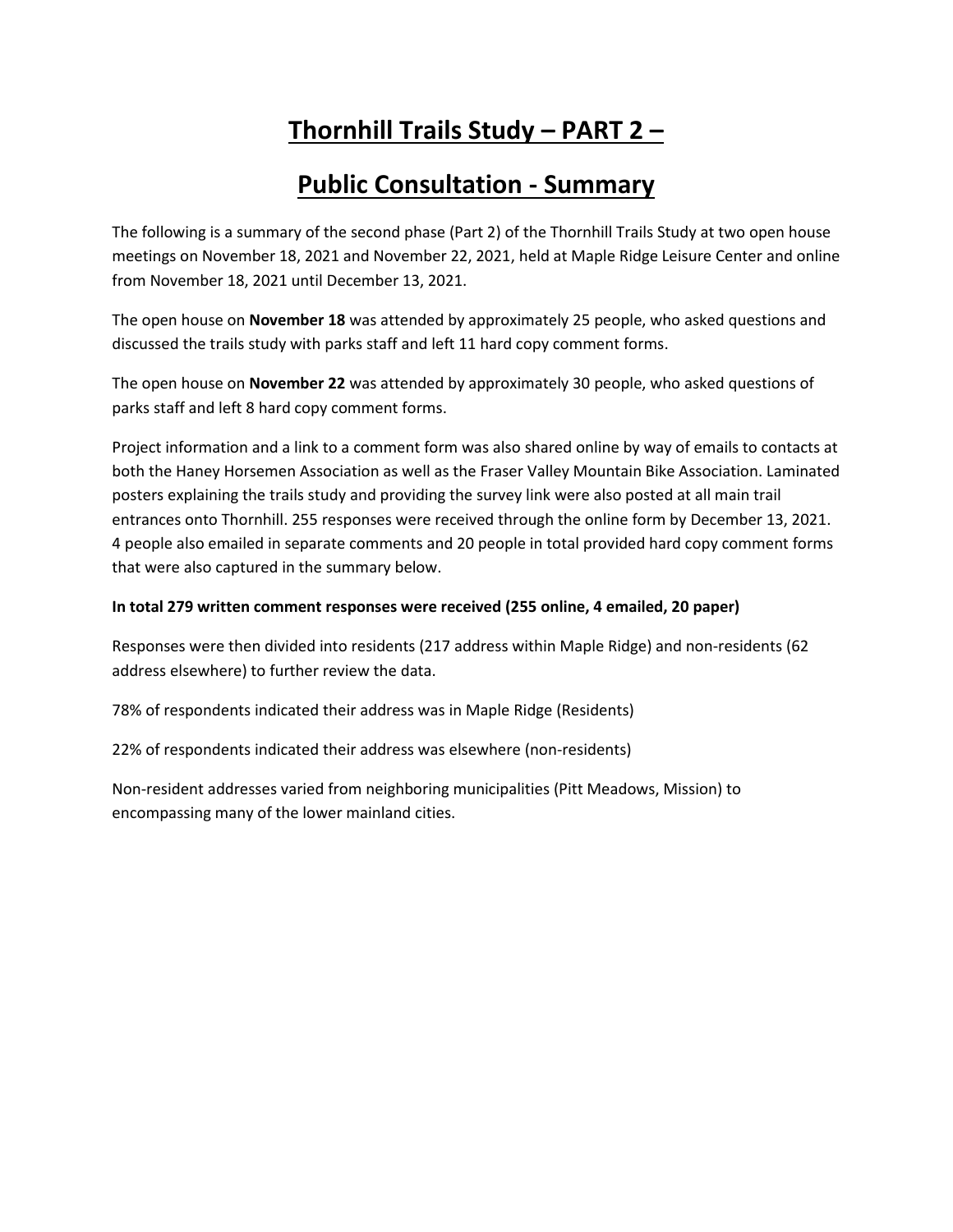### **Question 1: Were you part of the initial Thornhill Trails Study consultation in the fall of 2020?**

### **213 Residents – Maple Ridge**

| <b>Response</b> | # of respondents | %   |
|-----------------|------------------|-----|
|                 | indicating       |     |
| Yes             | 84               | 39% |
| <b>No</b>       | 89               | 42% |
| <b>Unsure</b>   | 40               | 19% |

### **62 Non-Resident**

| Response      | # of respondents | %   |
|---------------|------------------|-----|
|               | indicating       |     |
| Yes           | 14               | 23% |
| <b>No</b>     | 30               | 48% |
| <b>Unsure</b> | 18               | 29% |

### **275 Total Combined Responses**

| Response      | # of respondents | %   |
|---------------|------------------|-----|
|               | indicating       |     |
| <b>Yes</b>    | 98               | 36% |
| <b>No</b>     | 119              | 56% |
| <b>Unsure</b> | 58               | 21% |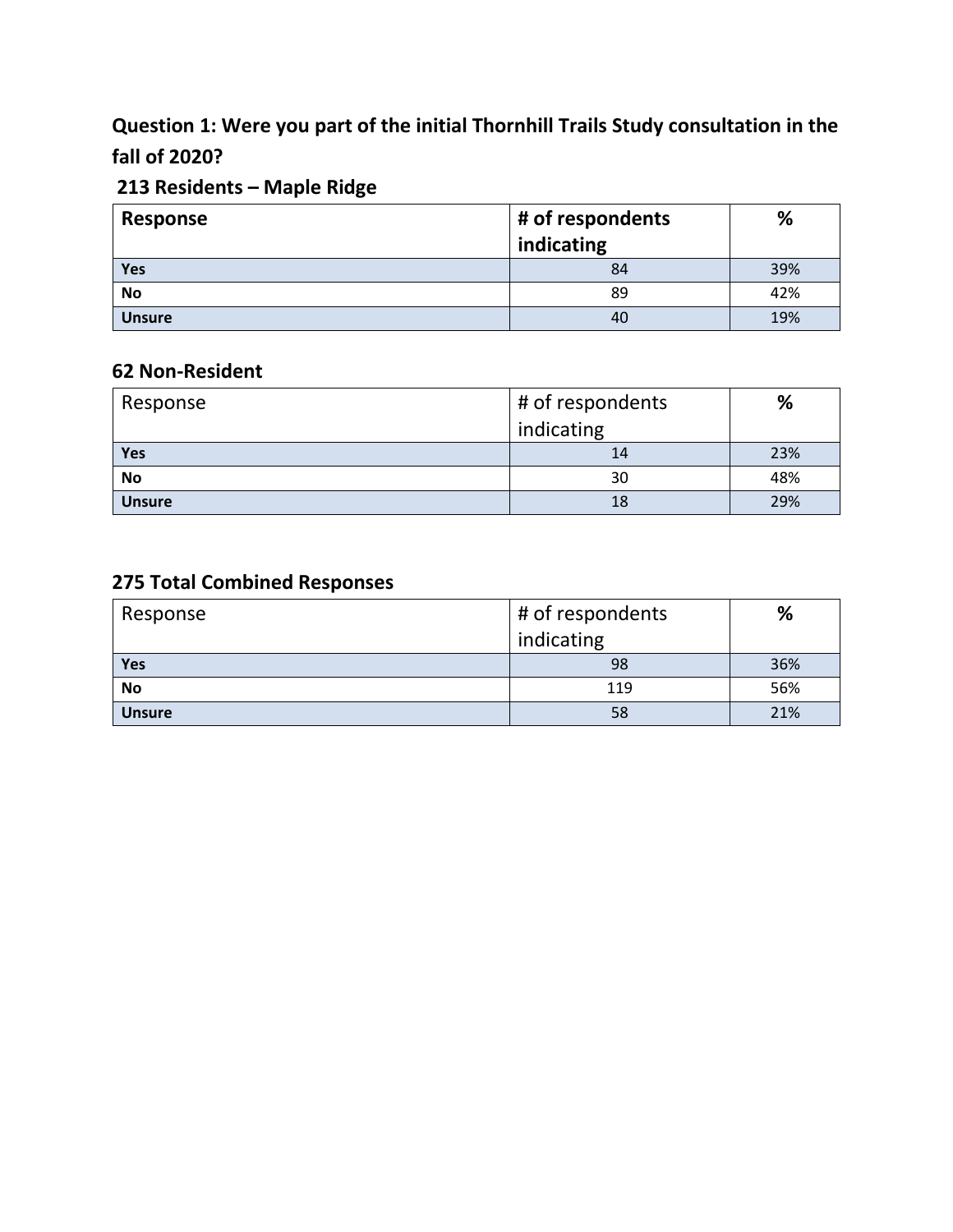# **Question 2. Which best describes you? (Select only one)**

| <b>Frequency</b>                | # of respondents<br>indicating | %   |
|---------------------------------|--------------------------------|-----|
| <b>Mountain Bike Trail User</b> | 86                             | 40% |
| <b>Hiking Trail User</b>        | 67                             | 31% |
| <b>Equestrian Trail User</b>    | 41                             | 19% |
| Other (defined below)           | 19                             | 9%  |
| <b>Trail Runner</b>             | 5                              |     |
| Area Resident                   | 4                              |     |
| <b>Mountain Bike and Hike</b>   | 3                              |     |
| <b>Equestrian and Hike</b>      | 4                              |     |
| All trail user types            | 3                              |     |
| Gravel biking                   |                                |     |

### **Resident – Maple Ridge (213 responses)**

### **Non-Resident (62 Responses)**

| <b>Frequency</b>                | # of respondents<br>indicating | ℅   |
|---------------------------------|--------------------------------|-----|
| <b>Mountain Bike Trail User</b> | 45                             | 73% |
| <b>Equestrian Trail User</b>    | 14                             | 23% |
| <b>Hiking Trail User</b>        | 0                              | 0%  |
| Other                           | 3                              | 5%  |
| Disc Golfer                     | 1                              |     |
| Mountain Bike and               | 1                              |     |
| Equestrian user                 |                                |     |
| Workplace nearby                |                                |     |

# **Total combine responses (275 responses)**

| <b>Frequency</b>                | # of respondents<br>indicating | ℅   |
|---------------------------------|--------------------------------|-----|
| <b>Mountain Bike Trail User</b> | 131                            | 48% |
| <b>Hiking Trail User</b>        | 67                             | 24% |
| <b>Equestrian Trail User</b>    | 55                             | 20% |
| <b>Other</b>                    | 22                             | 8%  |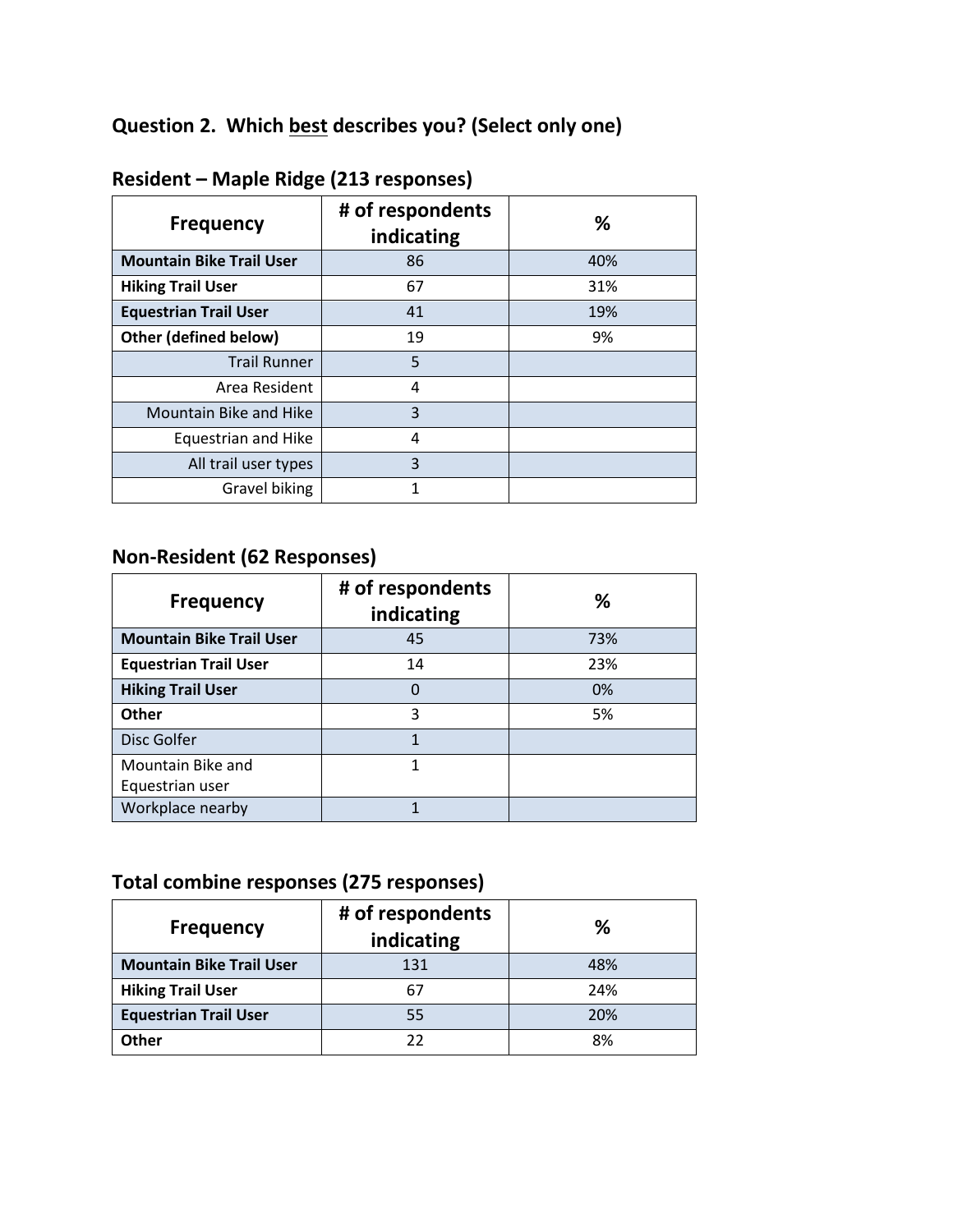| Response categorized by theme                                        | # of respondents<br>indicating |
|----------------------------------------------------------------------|--------------------------------|
| Cleary designated trail user types                                   | 60                             |
| Nothing / negative feedback noted                                    | 26                             |
| It formalizes these trails                                           | 25                             |
| Likes that it uses the existing trail network /<br>no loss of trails | 22                             |
| Like that it's a fair / equitable distribution of<br>trails          | 18                             |
| <b>Generally like it</b>                                             | 13                             |
| <b>Good wayfinding/ mapping</b>                                      | 12                             |
| Safe routes for all users                                            | 10                             |
| <b>Good variety of trail options</b>                                 | 8                              |
| Like the collaboration with other user groups                        | 8                              |
| Like that the area is proposed for multi-use                         | 8                              |
| That horse primary trails / loops are included                       | $\overline{7}$                 |
| Don't know                                                           | 6                              |
| Appreciate that something is being done                              | 5                              |
| Like the planned improvements                                        | $\overline{4}$                 |
| Like that pedestrians have their own trails                          | 3                              |
| Clarifying who maintains what is helpful                             | $\overline{2}$                 |
| <b>History of trail building by Haney Horsemen</b>                   | 1                              |
| The plan will encourage better behavior                              | $\mathbf{1}$                   |
| Like that bike trails are included in the plan                       | 1                              |

### **Question 3. What do you like about the proposed trail plan? (221 responses) – Open ended question**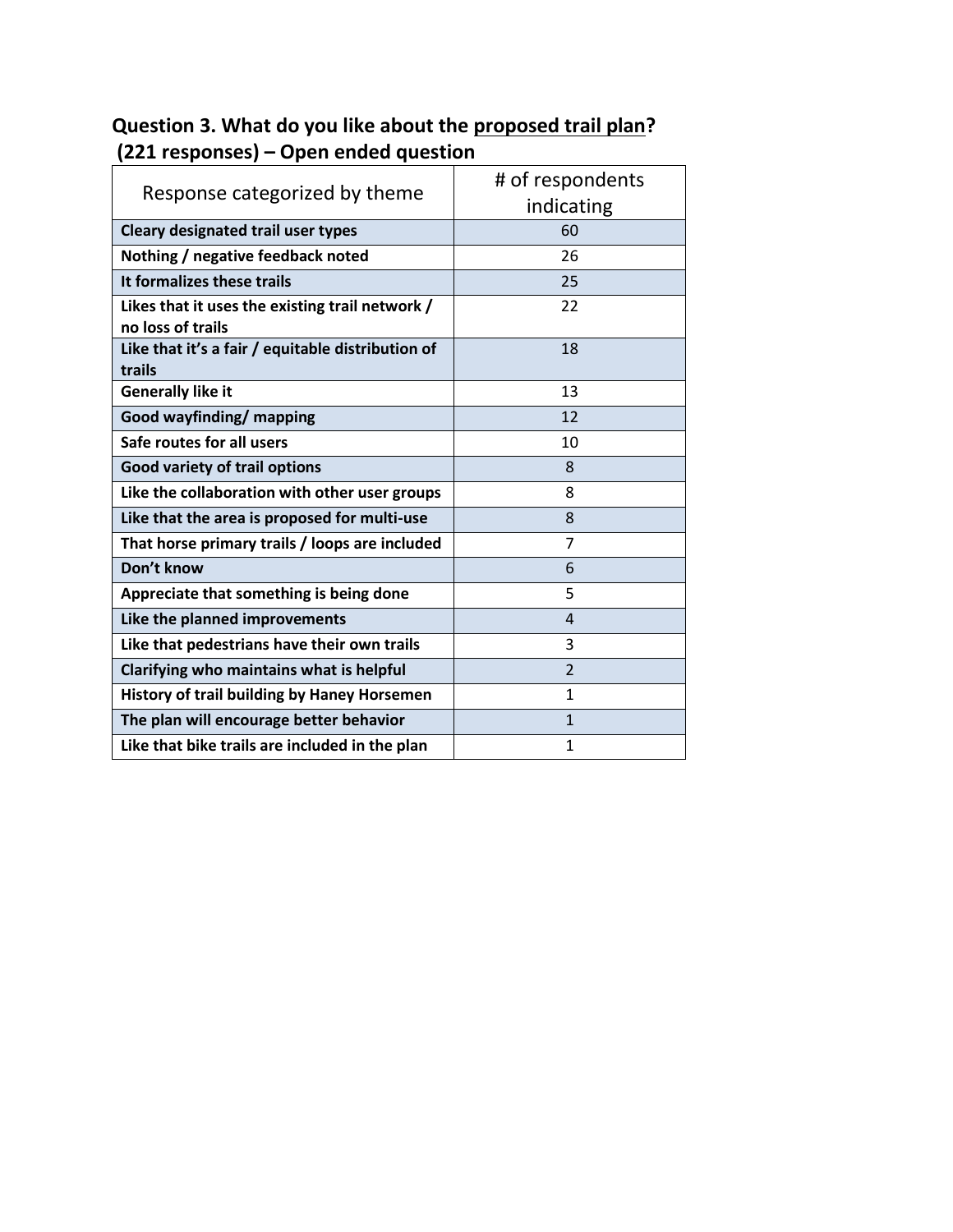### **Question 4. Do you have any suggestions to improve the proposed trail plan? (261 Responses)**

| <b>Response</b>                                    | # of respondents<br>indicating | %   |
|----------------------------------------------------|--------------------------------|-----|
| All Users - 261 total                              |                                |     |
| NO suggestions, the proposed plan meets many of my | 134                            | 52% |
| needs and balances the needs of others             |                                |     |
| YES, I would like to add suggestions               | 127                            | 48% |
|                                                    |                                |     |
| Mountain Bike Users - 128 total                    |                                |     |
| NO suggestions, the proposed plan meets many of my | 83                             | 65% |
| needs and balances the needs of others             |                                |     |
| YES, I would like to add suggestions               | 45                             | 35% |
|                                                    |                                |     |
| Hiking/ Pedestrian Users - 58 total                |                                |     |
| NO suggestions, the proposed plan meets many of my | 27                             | 46% |
| needs and balances the needs of others             |                                |     |
| YES, I would like to add suggestions               | 31                             | 54% |
|                                                    |                                |     |
| Equestrian Users - 53 total                        |                                |     |
| NO suggestions, the proposed plan meets many of my | 15                             | 28% |
| needs and balances the needs of others             |                                |     |
| YES, I would like to add suggestions               | 38                             | 72% |
|                                                    |                                |     |
| Other Users - 20 total                             |                                |     |
| NO suggestions, the proposed plan meets many of my | 9                              | 45% |
| needs and balances the needs of others             |                                |     |
| YES, I would like to add suggestions               | 11                             | 55% |

| <b>YES answer</b>                                                              | # of respondents |
|--------------------------------------------------------------------------------|------------------|
| Responses categorized by theme (127 Responses, 48%)                            | indicating       |
| Further separate trail users (no shared trails), separate areas<br>(West/East) | 22               |
| General site/trail improvements (signage, parking, etc.)                       | 19               |
| Provide more horse primary trails (some suggest on east side)                  | 14               |
| Further collaboration needed for future maintenance plans                      | 11               |
| Provide more space for mountain biking trails                                  | 10               |
| Make the proposed trail map clearer for uses. Map clarity issues               | 9                |
| Limit trail crossing points (safety issues), install speed reducing features   | 9                |
| Balance primary user type trails equally                                       | 7                |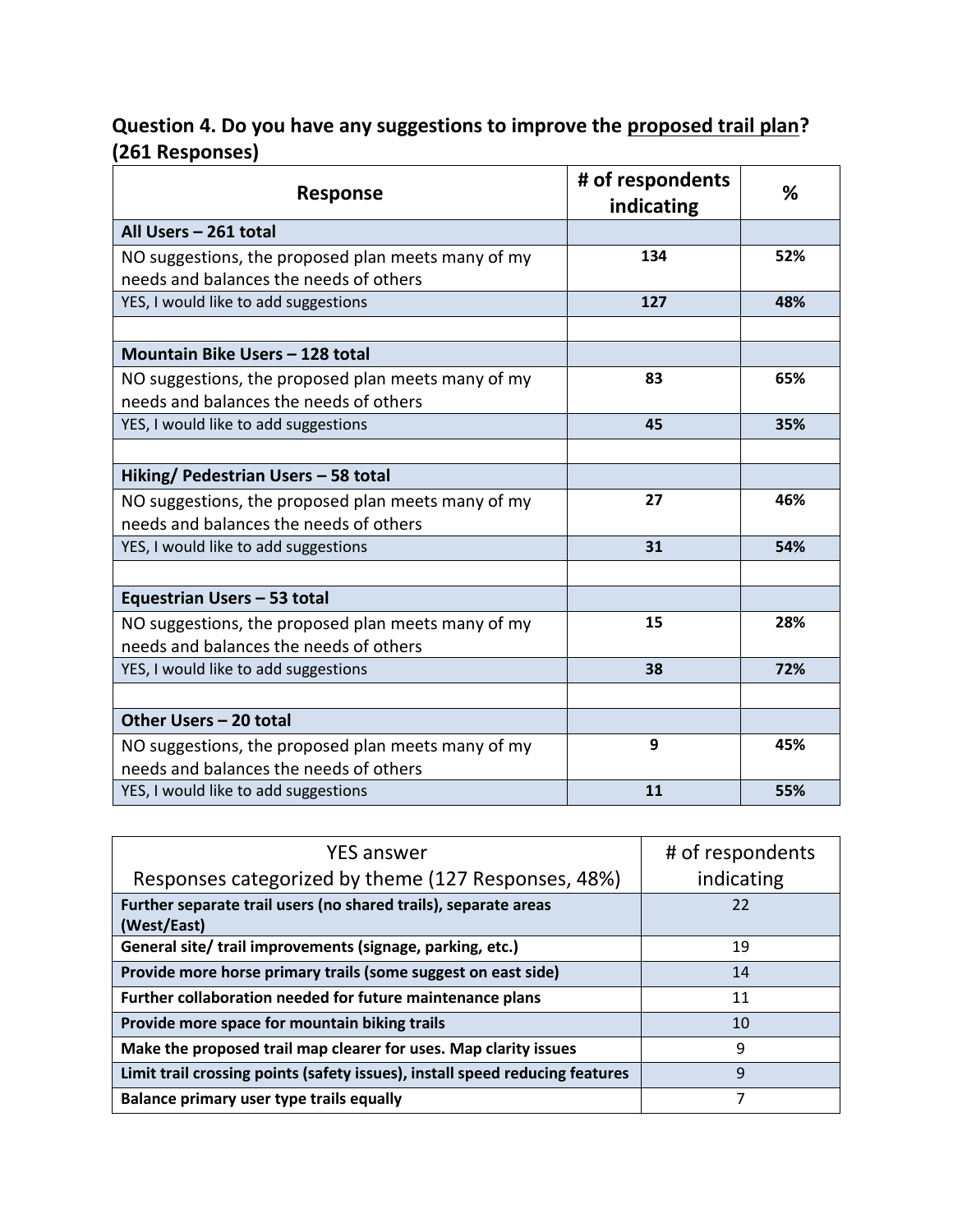| Fewer mountain bike primary trails                                       | 5              |
|--------------------------------------------------------------------------|----------------|
| Don't decommission any trails                                            | 4              |
| Provide more walking/ hiking trails                                      | 4              |
| Leave mountain bike jumps in place (restore Ridgeline with jumps)        | 3              |
| Leave all mountain biking trails as they are                             | 3              |
| Allow off leash dogs on Thornhill in certain areas, trails or at certain | 3              |
| times of day                                                             |                |
| Restrict mountain bikes to west of 256 <sup>th</sup> St                  | 3              |
| Develop a "Thornhill Crunch/ Grind"                                      | 3              |
| Keep all horse trails as they are                                        | 3              |
| Limit trail development (Environmental / Aquifer issues)                 | 3              |
| Don't allow development in the City owned Urban Reserve Area             | $\overline{2}$ |
| Work with Haney Horsemen to maintain the horse trails                    | $\overline{2}$ |
| Provide all ages, all abilities bike routes                              | $\overline{2}$ |
| Re-route trails so they don't cause erosion                              | $\overline{2}$ |
| Do not allow horse users on trails                                       | $\overline{2}$ |
| Designate horse trailer parking areas                                    | 2              |
| Designate the 264 ST./ 103 Ave entrance as Horse Primary                 | $\overline{2}$ |
| Create one way trails                                                    | 1              |
| Provide more beginner (green level) mountain bike trails                 | 1              |
| Develop more trails on the north side of Thornhill                       | 1              |
| Develop uphill routes through the forest                                 | 1              |
| No washrooms                                                             | 1              |
| 102 Ave needs road/ bike infrastructure improvements                     | $\mathbf{1}$   |
| More education and enforcement for shared trails                         | 1              |
| <b>Prohibit further trail building</b>                                   | 1              |
| Focus on gaps in the "developer built trails"                            | 1              |
| <b>Priority trails for E-Bikes</b>                                       | 1              |
| Do not allow mountain bikes                                              | 1              |
| Limit access to Maple Ridge residents only                               | $\mathbf{1}$   |
| More multi use access on the west side of 256 St                         | $\mathbf{1}$   |
| The City should maintain the informal trails                             | $\mathbf{1}$   |
| Acknowledge the 3 "Heritage Equestrian Trails"                           | 1              |
| Publish trail use/ counter data                                          | $\mathbf{1}$   |
| Create "Exclusive" horse trails, no pedestrians, bikes, dogs,            | 1              |
| The trails study should be done by Horse Council BC                      | $\mathbf{1}$   |
| Provide a north/south horse trail that's not on 256 St                   | $\mathbf{1}$   |
| Focus on greater community trail connections to Thornhill, from Kanaka   | $\mathbf{1}$   |
| Creek, Dunlop Creek, Turkey Trot, Lockwood, etc.                         |                |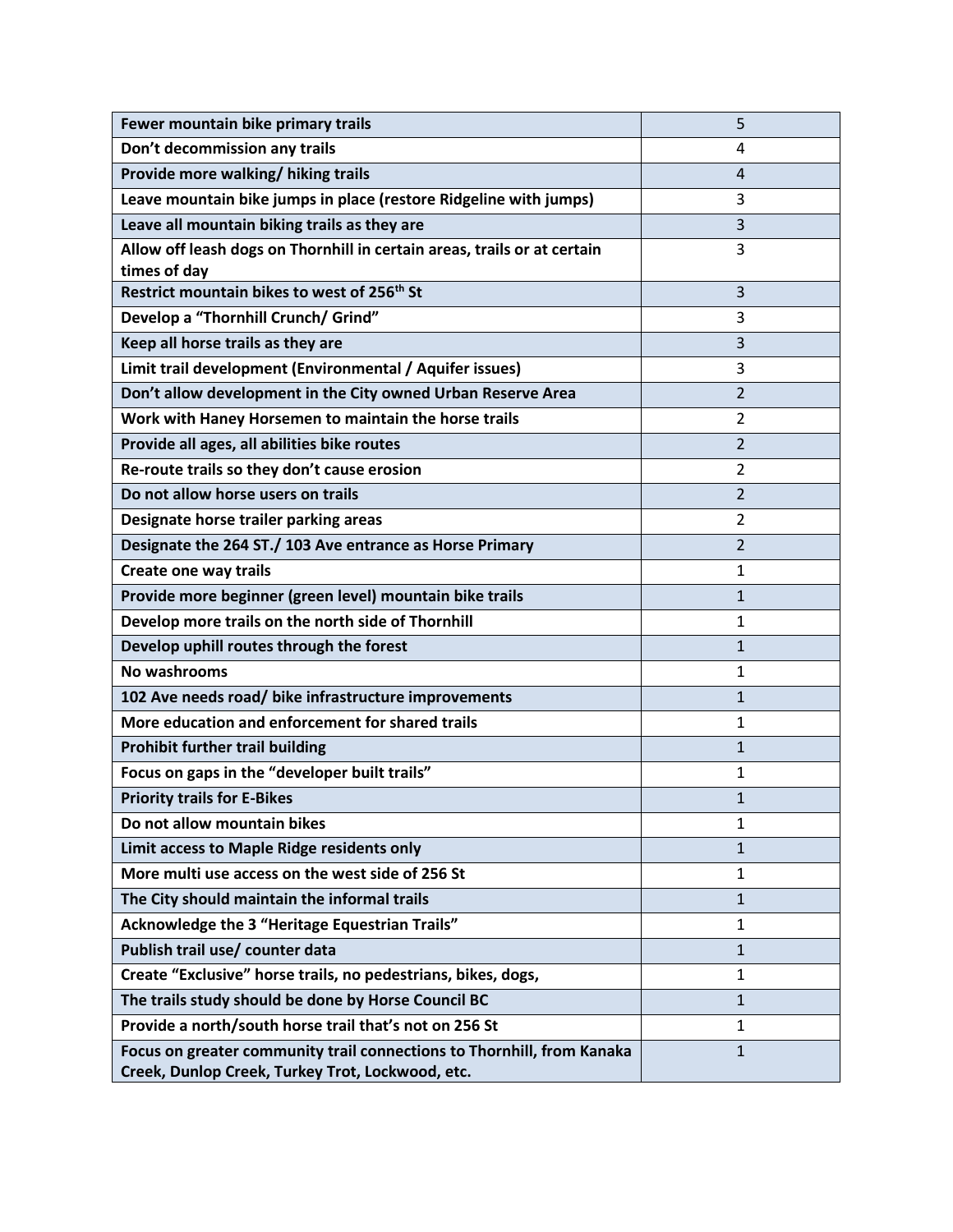# **Question 5. Do you think this proposed trail plan will result in a safer trail experience for trail users at Thornhill?**

**(260 Responses total)**

| <b>Response</b>                     | # of respondents<br>indicating | %   |
|-------------------------------------|--------------------------------|-----|
| All Users - 260 Total               |                                |     |
| <b>YES</b>                          | 193                            | 74% |
| NO, and offered an explanation      | 67                             | 26% |
|                                     |                                |     |
| Mountain Bike Users - 127 total     |                                |     |
| <b>YES</b>                          | 116                            | 91% |
| NO, and offered an explanation      | 11                             | 9%  |
|                                     |                                |     |
| Hiking/ Pedestrian Users - 58 total |                                |     |
| <b>YES</b>                          | 40                             | 69% |
| NO, and offered an explanation      | 18                             | 31% |
|                                     |                                |     |
| Equestrian Users - 54 total         |                                |     |
| <b>YES</b>                          | 27                             | 50% |
| NO, and offered an explanation      | 27                             | 50% |
|                                     |                                |     |
| Other Users - 21 total              |                                |     |
| <b>YES</b>                          | 10                             | 48% |
| NO, and offered an explanation      | 11                             | 52% |

| NO, and explanation<br>Responses categorized by theme (67 Responses)         | # of respondents<br>indicating |
|------------------------------------------------------------------------------|--------------------------------|
| Bikes and Horses don't mix well (incompatible uses)                          | 16                             |
| Further separate trail uses needs to be proposed to be safer                 | 9                              |
| Too many trail crossing points                                               | 7                              |
| No safety concerns that need addressing in the first place                   | 5                              |
| No confidence that people will follow rules/ signs                           | 5                              |
| Trails need to take into consideration climate change impacts and<br>erosion | 3                              |
| Improvements will bring more people causing problems                         | 3                              |
| Trails need to be marked clearer                                             | 3                              |
| No ideas - more information is needed                                        | $\overline{2}$                 |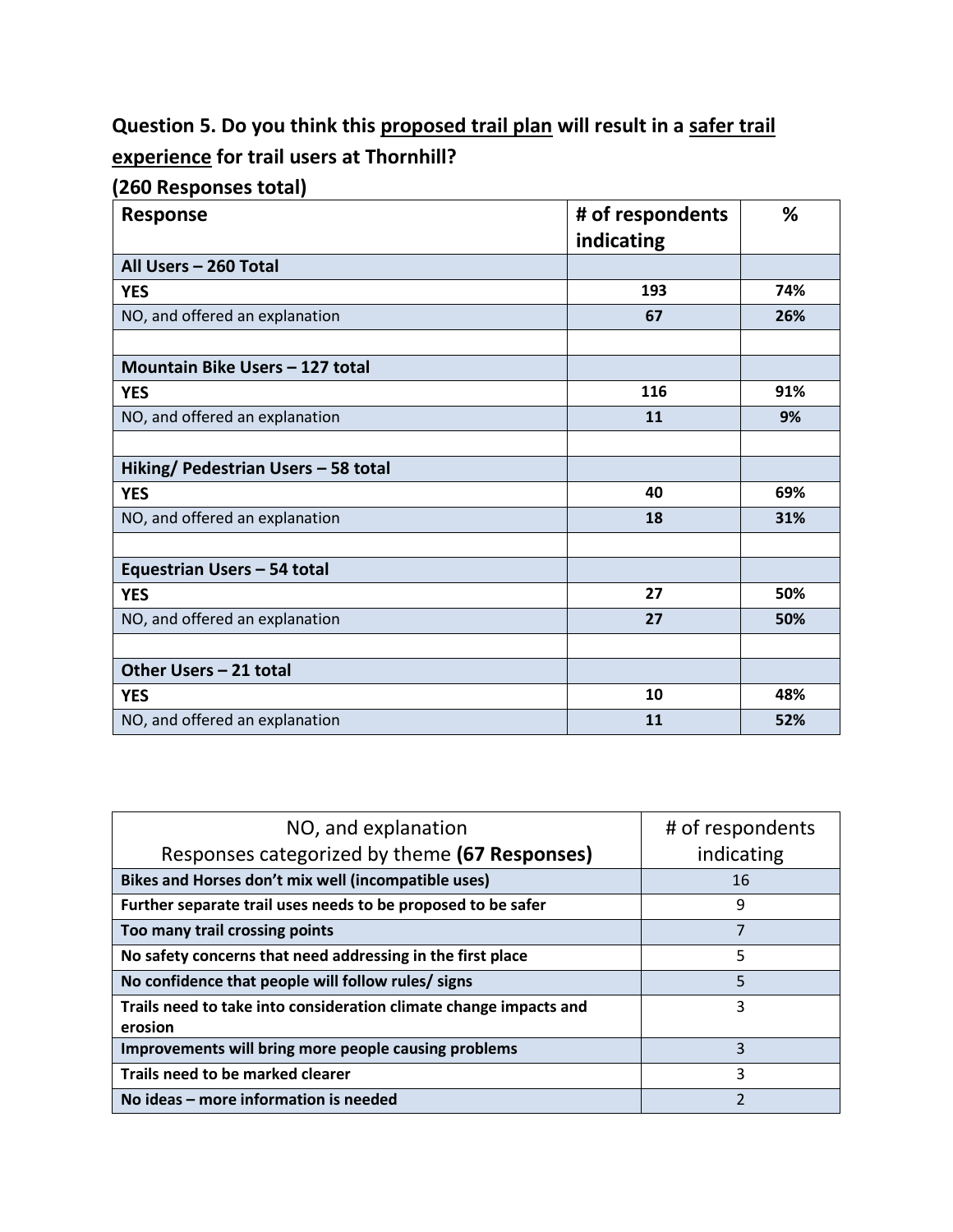| <b>Proposal seems confusing</b>                                                                             | $\overline{2}$ |
|-------------------------------------------------------------------------------------------------------------|----------------|
| Informal trails should not be shared with mountain bikers                                                   | $\overline{2}$ |
| Lack of respect from mountain bikers                                                                        | $\mathcal{P}$  |
| Decommissioning trails will put further strain on multi use trails                                          | $\overline{2}$ |
| <b>Generally less safe</b>                                                                                  | $\overline{2}$ |
| Good start, but more issues need to be further addressed                                                    | $\mathbf{1}$   |
| Increased trail maintenance is needed                                                                       | 1              |
| Because horses are still allowed                                                                            | $\mathbf{1}$   |
| Need to be mountain bike ONLY trails                                                                        | 1              |
| <b>Enforcement needed for off leash dogs</b>                                                                | $\mathbf{1}$   |
| Mountain bikers don't stay on their designated trails                                                       | 1              |
| Concerned about destruction of the environment, animal habitat and<br>negative impacts to the neighbourhood | $\mathbf{1}$   |
| Need more non-bike routes for safer access/egress                                                           | 1              |
| Hikers will continue to use bike primary trails                                                             | $\mathbf{1}$   |
| Un-qualified people may try to build jumps                                                                  | 1              |
| Separating uses will lead to friction between user groups                                                   | 1              |
| Downhill trails should be bikes ONLY, other bike trails should be multi<br>use                              | 1              |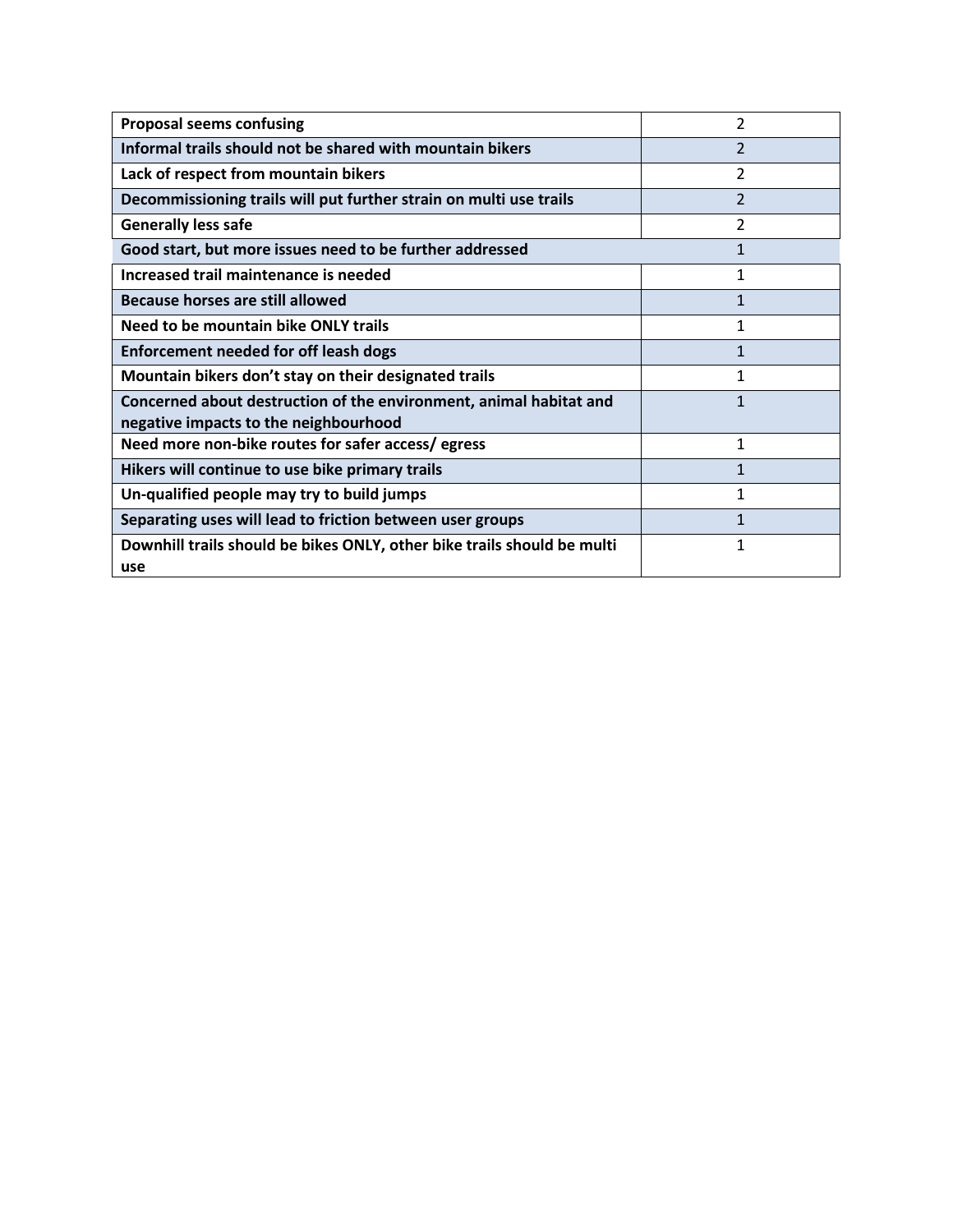# **Question 6. Do you think this proposed trail plan will result in a more inclusive trail experience for trail users at Thornhill?**

#### **(256 Responses)**

| <b>Response</b>                     | # of respondents<br>indicating | %   |
|-------------------------------------|--------------------------------|-----|
| All Users - 256 Total               |                                |     |
| <b>YES</b>                          | 204                            | 80% |
| NO, and offered an explanation      | 52                             | 20% |
|                                     |                                |     |
| Mountain Bike Users - 127 total     |                                |     |
| <b>YES</b>                          | 122                            | 96% |
| NO, and offered an explanation      | 5                              | 4%  |
|                                     |                                |     |
| Hiking/ Pedestrian Users - 56 total |                                |     |
| <b>YES</b>                          | 39                             | 70% |
| NO, and offered an explanation      | 17                             | 30% |
|                                     |                                |     |
| Equestrian Users - 53 total         |                                |     |
| <b>YES</b>                          | 30                             | 57% |
| NO, and offered an explanation      | 23                             | 43% |
|                                     |                                |     |
| Other Users - 20 total              |                                |     |
| <b>YES</b>                          | 13                             | 65% |
| NO, and offered an explanation      | $\overline{7}$                 | 35% |
|                                     |                                |     |

| NO, and explanation<br>Responses categorized by theme (52 Responses)     | # of respondents<br>indicating |
|--------------------------------------------------------------------------|--------------------------------|
| The plan is too focused on mountain bikers                               | 10                             |
| Still too dangerous for horses and hikers. Mixing is not safe            | 7                              |
| Separating uses will lead to conflict when people don't follow the signs | 5                              |
| <b>Unsure</b>                                                            | 4                              |
| Equestrians won't be able to safely use the trails                       | 4                              |
| Trail users are self-interested and don't care about others              | 3                              |
| Need more yield signage                                                  | 3                              |
| Shared use trails will confuse people leading to conflicts               | 3                              |
| There no conflict currently / its inclusive already                      | 3                              |
| Groups of mountain bikers are intimidating                               | 2                              |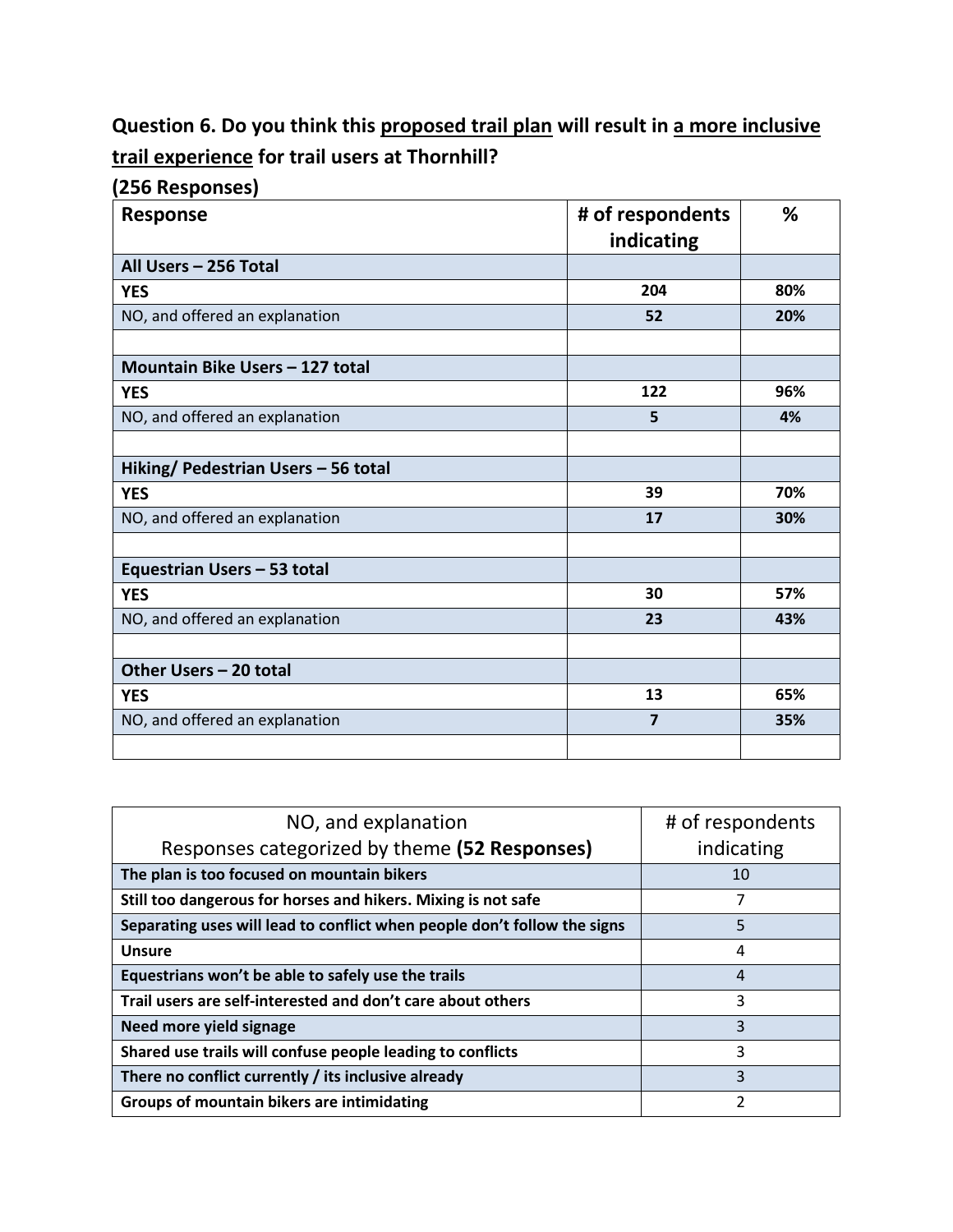| Separating uses is less inclusive (limits trail use) than making all trails<br>available for all                 | $\overline{2}$ |
|------------------------------------------------------------------------------------------------------------------|----------------|
| Multi use trails need to be wider to accommodate multiple user types                                             | $\overline{2}$ |
| Trail usage needs enforcement                                                                                    |                |
| Too confusing who should use which trail                                                                         | 1              |
| Because it's not inclusive                                                                                       | 1              |
| Bear Ridge, Georges Way and Thornhill trail are under Metro<br>Vancouver's Experience the Fraser trail           | $\mathbf{1}$   |
| Trail designations need to be more balanced to be inclusive                                                      | $\mathbf{1}$   |
| More education is needed for trail etiquette                                                                     | 1              |
| Horses are not appropriate for these kinds of trails as they require<br>special precautions from all other users | 1              |
| Somewhat                                                                                                         | $\mathbf{1}$   |
| Not enough mixed use/ shared use trails                                                                          |                |
| Need more pedestrian/ hiking only trails to be inclusive                                                         | 1              |
| Removing the jumps that attract people from the lower mainland                                                   | 1              |
| Too small of an area for horses                                                                                  | $\mathbf{1}$   |
| Increased traffic will diminish qualify of life                                                                  | 1              |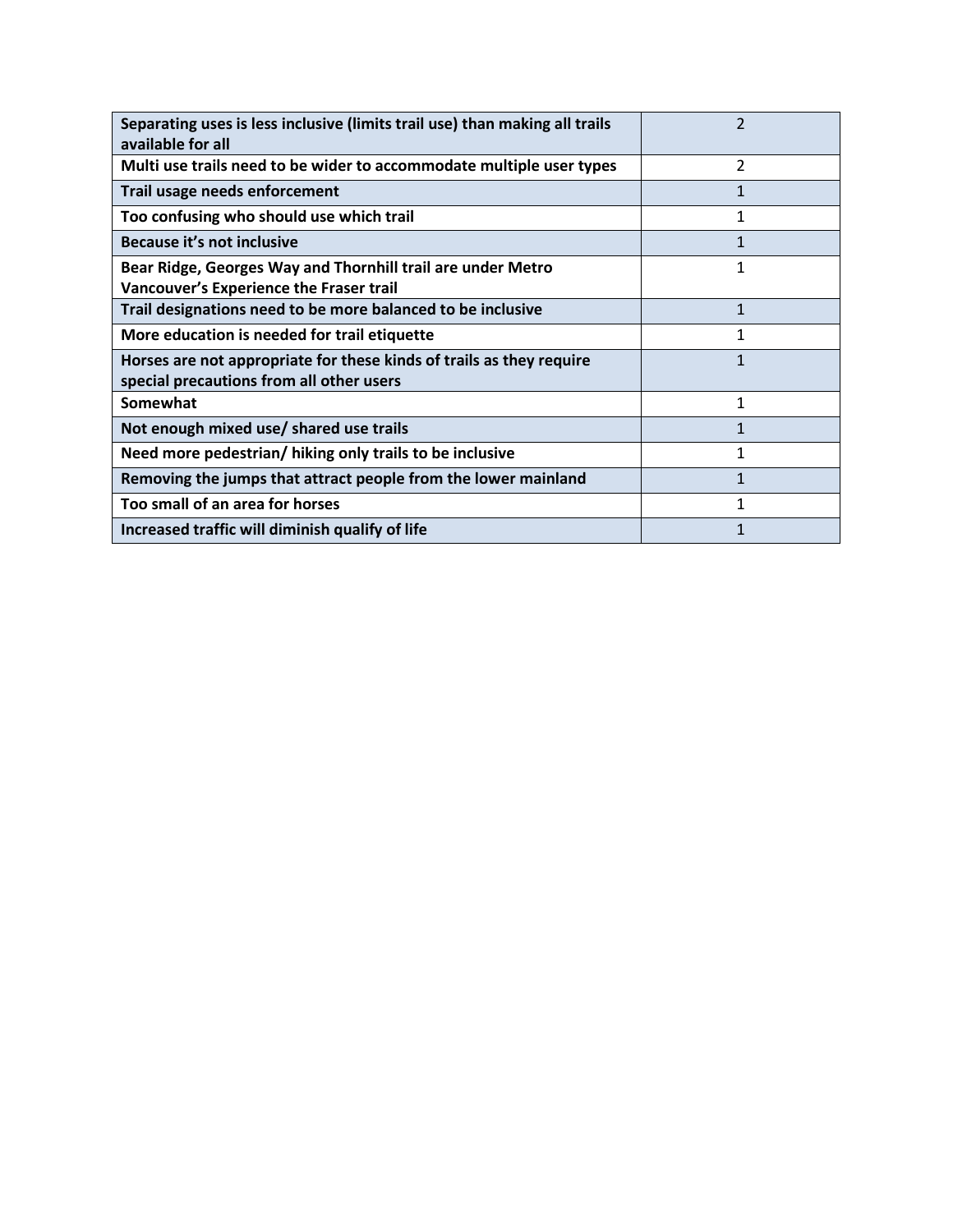**Question 7. In the fall of 2020 respondents to the Thornhill Trails Study survey told us what would support them as a trail user in this area which is shown in the list below. What do you think the City should prioritize from the list below? (Select your top 5 only)**

| Improvement                                                                            | # of respondents<br>indicating |
|----------------------------------------------------------------------------------------|--------------------------------|
| <b>Improved signage and wayfinding</b>                                                 | 152                            |
| Improved parking and staging area at 256 St.                                           | 140                            |
| Formalize an agreement for trail maintenance (with the FVMBA)                          | 108                            |
| Separate trail users (Mountain bikes/ Equestrians/ Pedestrians)                        | 104                            |
| More trail building / expansion of trails                                              | 97                             |
| Provide a trail map                                                                    | 95                             |
| Retain the natural environment / limit further trail development                       | 91                             |
| Provide garbage and recycling cans                                                     | 77                             |
| Trail maintenance on informal trails                                                   | 63                             |
| Provide a washroom / outhouse                                                          | 59                             |
| <b>Sanction the informal trails</b>                                                    | 58                             |
| Better enforcement of bylaws, creation of rules, off leash dogs, dirt<br>bikes, litter | 53                             |
| Safety improvements for trail crossings/limit speed                                    | 53                             |
| Increased trail maintenance on City trails                                             | 40                             |
| Provide drinking fountain/ water access                                                | 17                             |
| Provide benches and seating areas                                                      | 10                             |
| Improve accessibility of the trails                                                    | 8                              |

#### **265 Combined (Resident and Non Resident)**